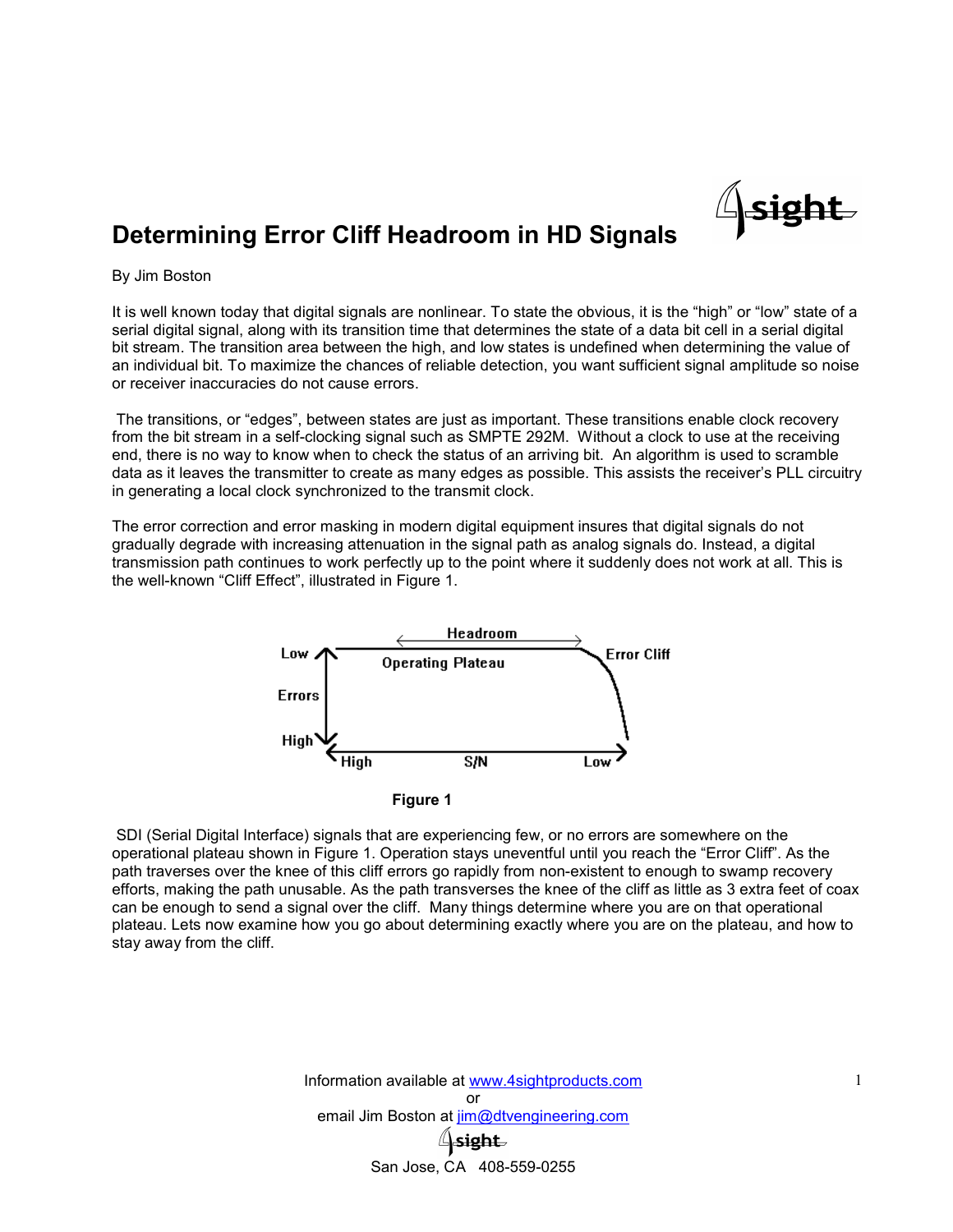## *Bandwidth & Signal Requirements*

Although the way the SDI signal is used is "digital" in nature, many "analog" attributes of the signal can be used to predict how close to the error cliff a particular digital path is. Figure 2 shows a typical SDI signal. The portion shown here is of three successive "1"s in a SMPTE 292M data stream.





A SMPTE 292M data stream changes state at the start of each bit cell if the bit cell has a data value of "1". The three transitions shown here indicate the transition changes at the start of each bit cell. This transmission scheme is known as NRZI (Non Return to Zero Inverted), which means that the receiver doesn't need to worry about the polarity (high or low) of the incoming bit stream. This approach also yields a constant high or low if a string of zeros is encountered, hence the use of a bit-scrambling algorithm. The peak-to-peak value of this signal should be 0.8V, and the rise time, or transition time should be between the 20% and 80% amplitude points is only 270 ps. If the length of a 53' production trailer represented a second in time the rise time of a single HD transition would occur in less than 2 millionth of the thickness of a piece of paper hung on the wall. Put another way; using the distance of New York to Los Angeles to represent one second in time, the total time shown in Figure 2 would represent a single centimeter travel between the two cities.

If the transmission path that this signal takes had infinite bandwidth, and no phase delay, or group delay, it would be a perfect squarewave. But no transmission path is ideal.

The small snapshot of data seen in Figure 2 has a fundamental frequency of 750 MHz. This is because data bit cells occur at a rate of 1500 MHz. Two of those bit cells in succession constitute a positive and negative half of a square wave with a frequency of 1500 MHz /2, or 750 MHz. That 750 MHz wave has a 750 MHz sine wave as its fundamental (Figure 3).

> Information available at www.4sightproducts.com or email Jim Boston at  $\lim_{\omega}$ dtvengineering.com  $\mathsf{Isight}\ \mathsf{$ San Jose, CA 408-559-0255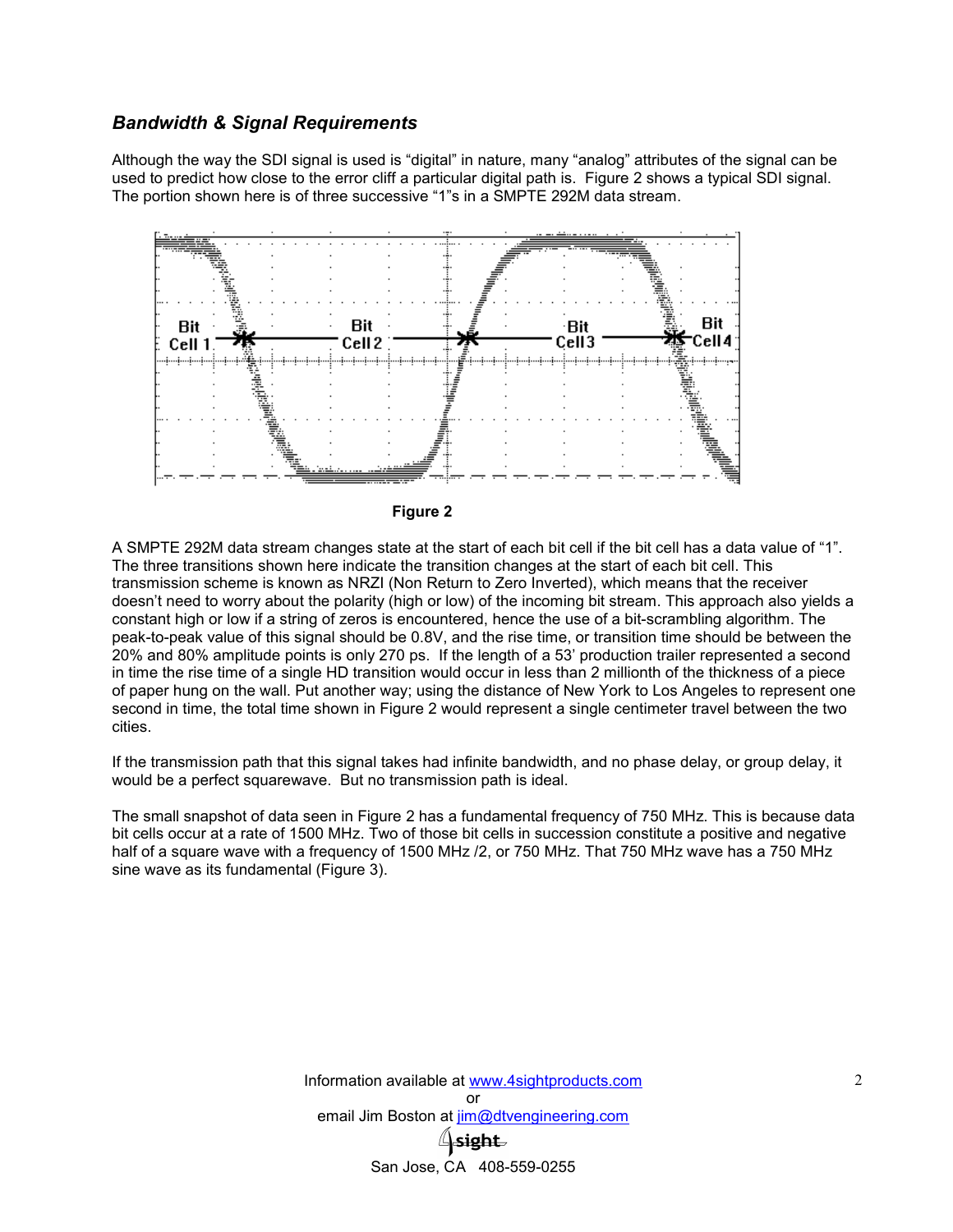# *Square Wave Fundamentals*





If the third harmonic is added to our fundamental (3 \* 750 MHz) the waveform in Figure 4 is produced.



Figure 4

If some additional odd harmonics are added in the correct amplitude and phase the waveform in Figure 5 results.



Figure 5

Notice that only the odd harmonics are needed in building the above square wave. Figure 6 shows why.

Information available at www.4sightproducts.com or email Jim Boston at jim@dtvengineering.com  $\triangle$ sight San Jose, CA 408-559-0255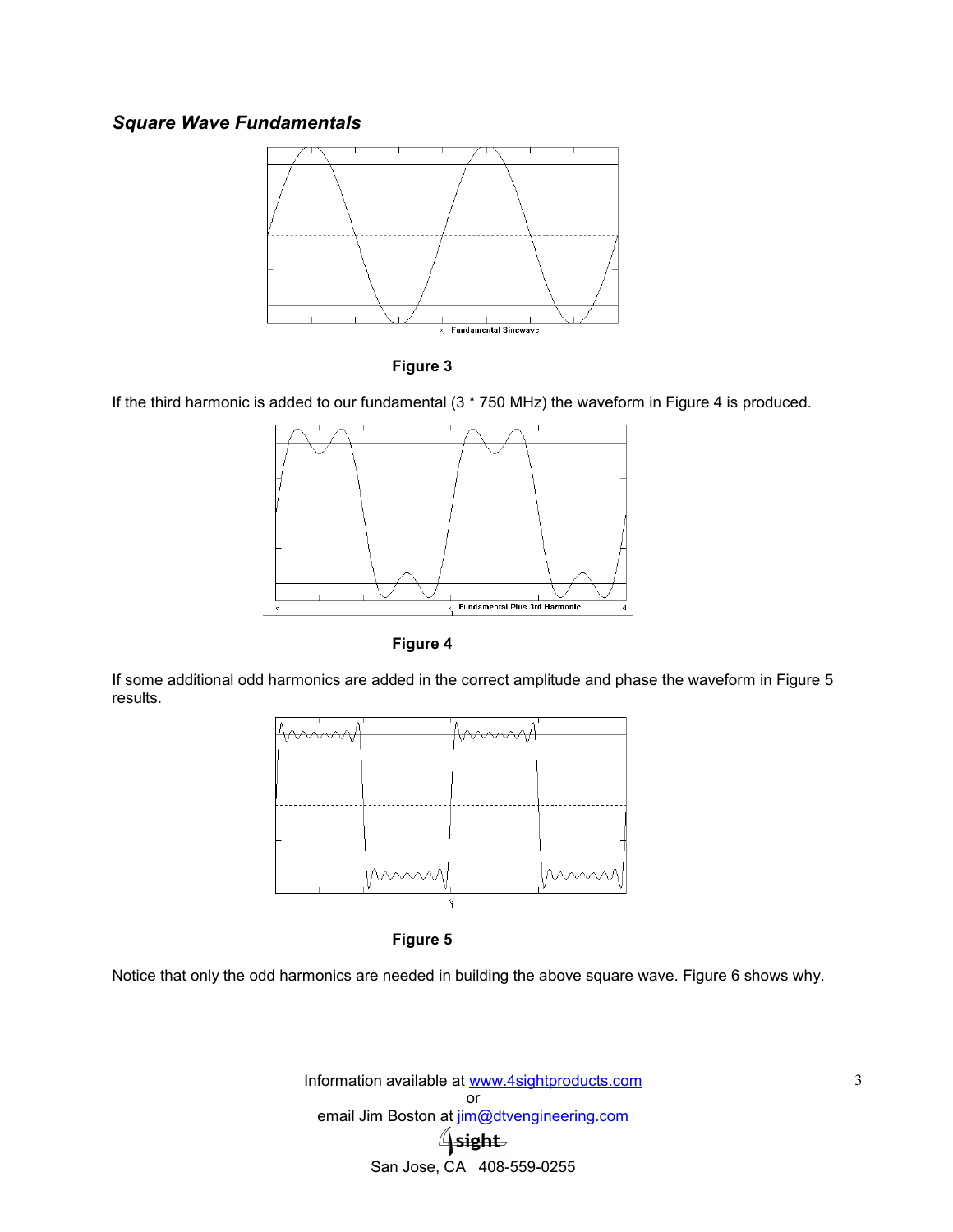

Figure 6

A square wave with 50% duty cycle has the fundamental frequency, plus the 3rd, 5th, etc. or the odd harmonics. But notice, the 2nd, 4th, etc. are missing.

A pulse with its duty cycle less than 50% will have the response demonstrated in Figure 7.





It takes many more harmonics than needed for a simple square wave to describe the function at the top of Figure 7. The top half of Figure 7 illustrates that edge transition time takes place at the start of each bit cell.

Thus, if only a continuous string of ones are sent, the spectrum shown in Figure 6 would occur. The fact of the matter is that various runs of "ones" and "zeros" are sent, which results in a spectrum more resembling Figure 7 being sent. It takes a lot more low frequency energy to create a signal with the duty cycle shown in Figure 7, versus the one in Figure 6.

Many things still happen at traditional television rates. Pairs of SAV, and EAV (Start of Active Video, End of Active Video timing reference signals) occur at the horizontal line rate. The patterns encountered during the vertical interval still occur at the field rate. This ensures that considerable energy will occur at fairly low frequencies.

> Information available at www.4sightproducts.com or email Jim Boston at jim@dtvengineering.com **\sight** San Jose, CA 408-559-0255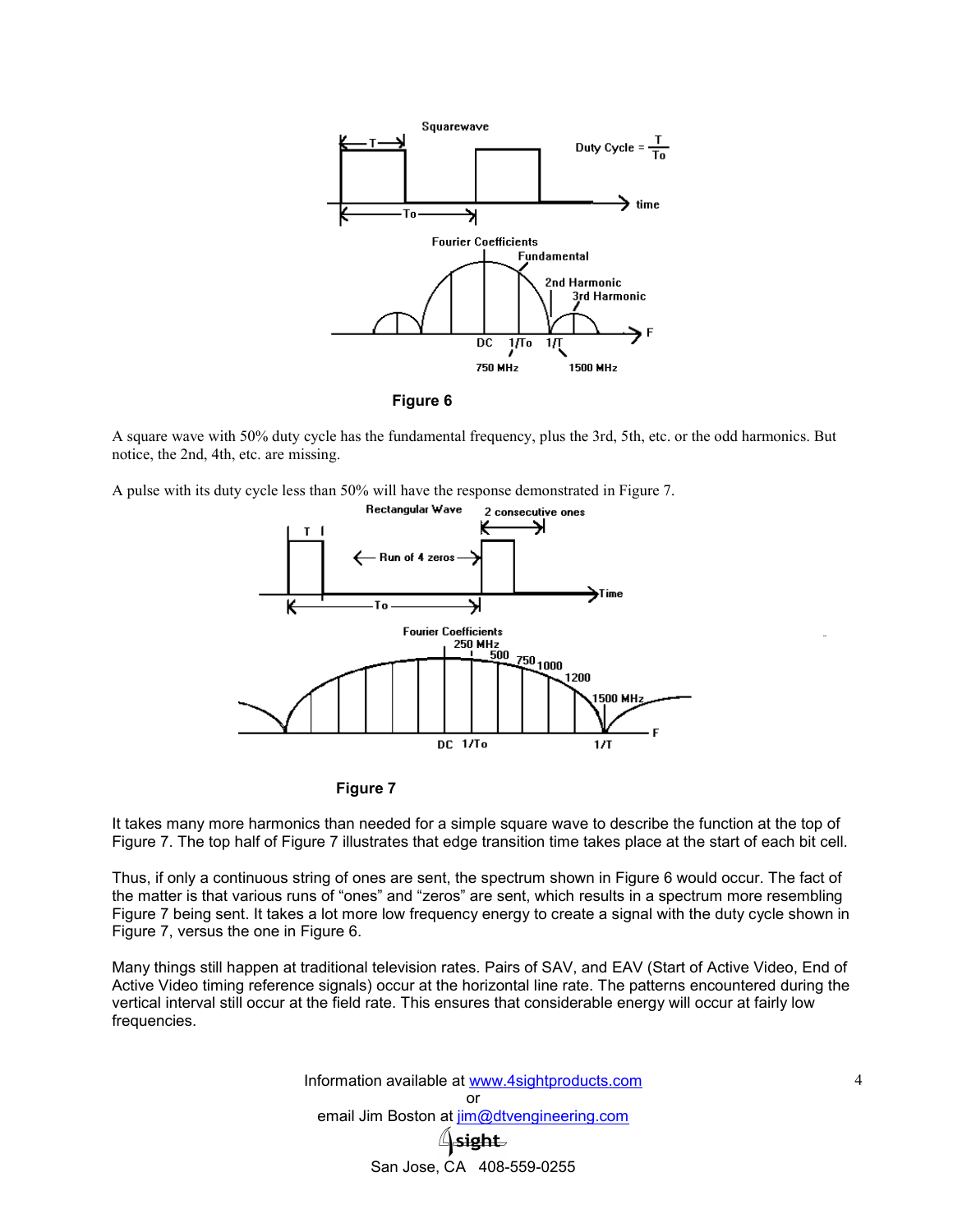## *Spectral Analysis*

The weak link in most serial digital systems is the path from the transmitter in one box to the receiver in the next box. The physical layer used to transport the data from one "box" to the next is comprised of mostly coax. Some connectors, and perhaps a jackfield might be included in an average path. But coax provides the greatest exposure to problems for a video data stream. Coax can be thought of as an infinite network composed of inductive and resistive components in series, with distributed shunt capacitance. This works out to be a low pass filter whose poles increase in number, and move closer to zero with length. This means that the longer the cable, the greater the attenuation of all frequencies, with the roll-off increasing as a function of frequency. As an illustrative example, if a given coax had the response of Figure 8, it would show the response of Figure 9 if its length where increased by a factor of ten.



It is obvious that another decade increase would eliminate the higher frequency content altogether, rendering the signal unrecoverable. Since the signal is attenuated as the frequency increases, the upper harmonics of our signal disappear, and our square wave data signal starts to look more like a sinewave. Additionally, with all the low frequency and DC energy still available our squarewave starts to look like Figure 10.





Information available at www.4sightproducts.com or email Jim Boston at jim@dtvengineering.com **Sight** San Jose, CA 408-559-0255